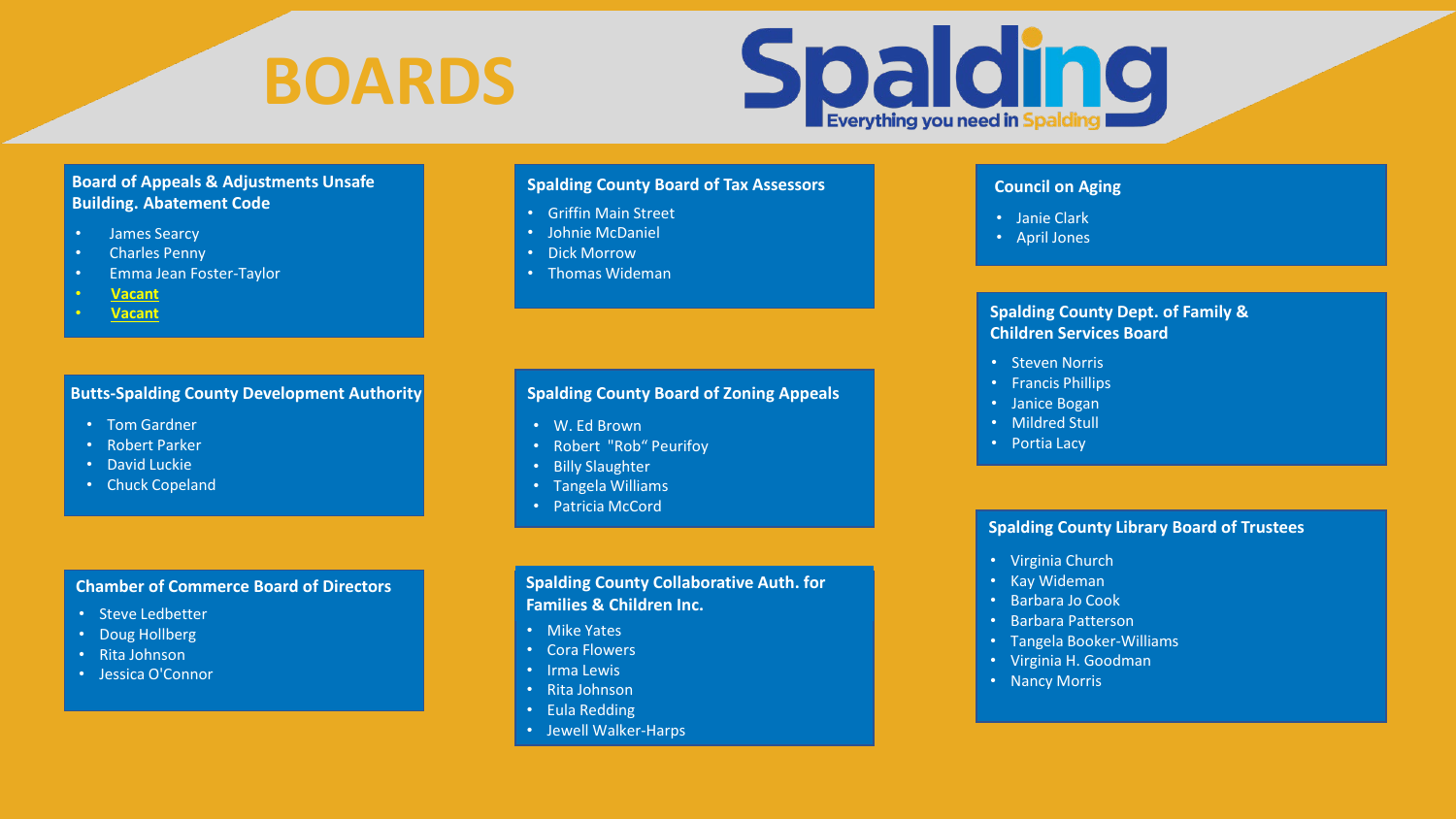



# **Region IV Emergency Medical Services Advisory Council**

- Matthew Perry
- John Hamilton
- Glenn Polk
- Ricardo McCreary

# **Region Six DBHDD Planning Board**

- Gwen Flowers-Taylor
- **Vacant**

#### **Spalding County Board of Elections and Registration**

- Ben Johnson
- James Newland
- Roy McClain
- Alfred Jester
- James O'Brein

# **Spalding County Board of Health**

- Richard Chewning
- Johnnie McDaniel
- Drew Miller
- Holly Murray
- Clay Davis
- Keith Simmons
- **Vacant**

# **Griffin Main Street Program Advisory Board**

- James R. Dutton
- Lane Griffin
- Bruce Ballard
- Paul Cropsey
- Ross Debono
- Morgan Meeks
- Todd Gulledge
- Chad Jacobs
- Cindy Jones
- John Joiner
- Kenda Woodard-Amin
- Patrick Kay
- Jessica O'Connor

# **Griffin Downtown Council**

- Doug Hollberg
- Jessica O'Connor
- Rita Johnson

# **Griffin-Spalding Business and Tourism Association, Inc.**

- Steve Ledbetter
- Jessica O'Connor
- T.J. Imberger
- Gwen Flowers-**Taylor** 
	-
- Vera McIntosh
- Bonnie Pfrogner
- Cynthia Reid-Ward
- Bruce Ballard
- William Thielemann
- Bonnie Moret
- Robyn Ison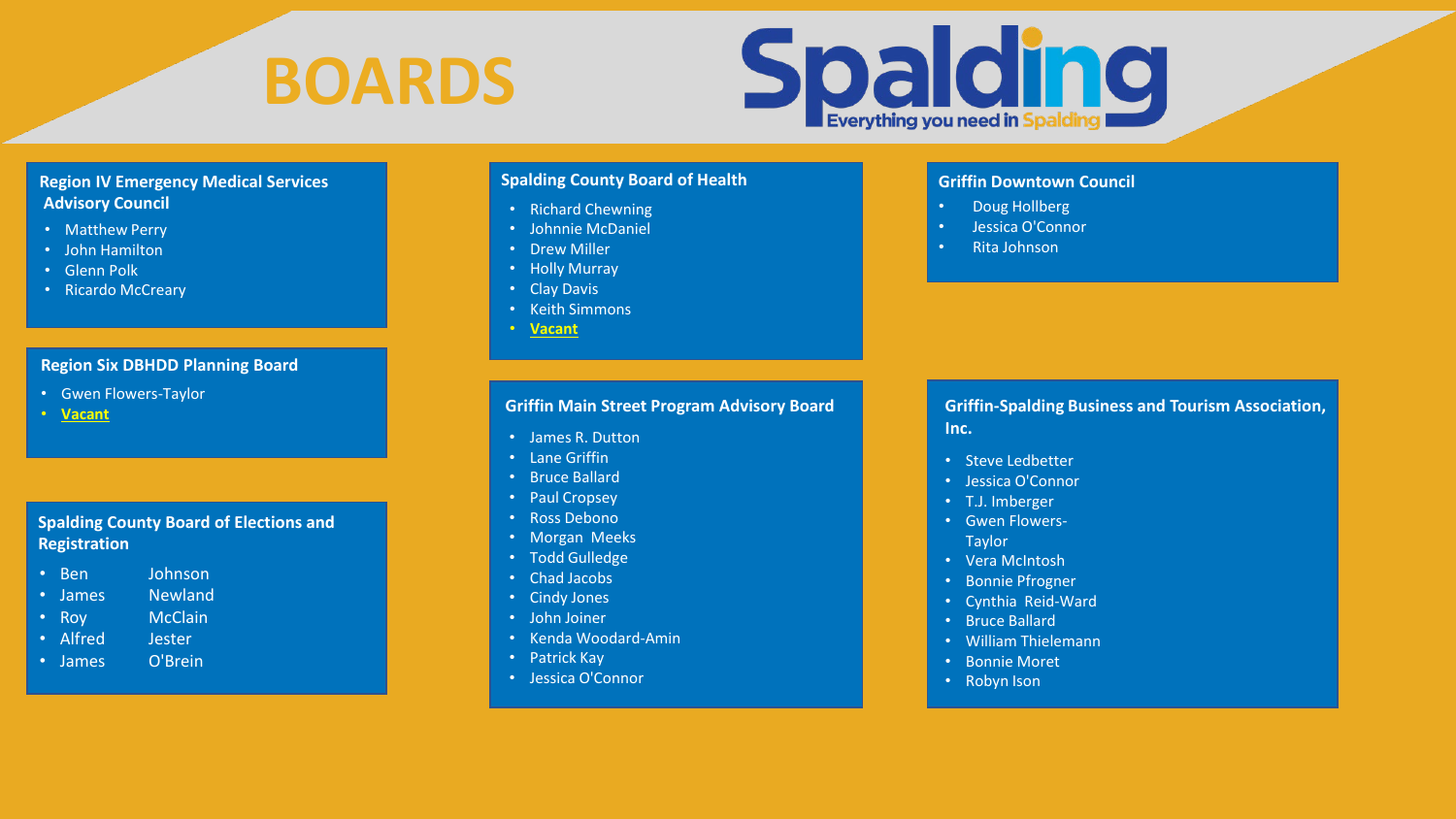



# **Griffin-Spalding Area Transportation Committee**

- John Hamilton
- Glenn Polk
- Homer Daniel
- Steven Ledbetter
- Harland Smith
- Bruce Ballard
- Kirk Fjelstul
- Kirby Sisk
- Kris Braman
- Bruce Reid
- Bill Bryant
- Todd Harris
- B. Frank Harris
- Harvey Booker
- David Brock
- Bradford Vaughn
- Chris Walker
- David Luckie
- Ryan Bowlden
- Truman Tinsley
- Harland Smith
- Gwen Flowers-**Taylor**
- Cindy Jones
- Jessica O'Connor
- Darrell Dix

#### **Griffin-Spalding County Airport Authority**

- Randall Peters
- Steve William Wages
- Blake Lock
- Ryan Bowlden
- Truman Tinsley
- Dennis Noll
- James Dutton
- Louis Thacker
- Doug Hollberg

#### **Griffin-Spalding County Development Authority**

- Terrell Jacobs
- Chuck Copeland
- Brent Huckaby
- Tom Gardner
- Harvey Booker
- Harry Kierbow
- David Luckie
- Robert Parker
- James Dutton
- Cora Flowers
- Nat Doughtie
- Brian Miller
- Carmen Caldwell

# **Griffin-Spalding County Hospital Authority**

- Karl Broder
- Eddie Grogan
- David Brock
- Cal Oxford
- Clay Davis
- Brian Upson
- Kelly Smith
- Bonnie Pfrogner
- Bernadette Murphy
- Katherine Lindgren

# **Griffin-Spalding County Land Bank Authority**

- Newton Galloway
- Virginia Church
- Patty Beckham
- Sharon King
- Pansy Copeland
- Bruce Ballard

# **McIntosh Trail Community Service Board**

- Clay Davis
- Connie Klopfenstein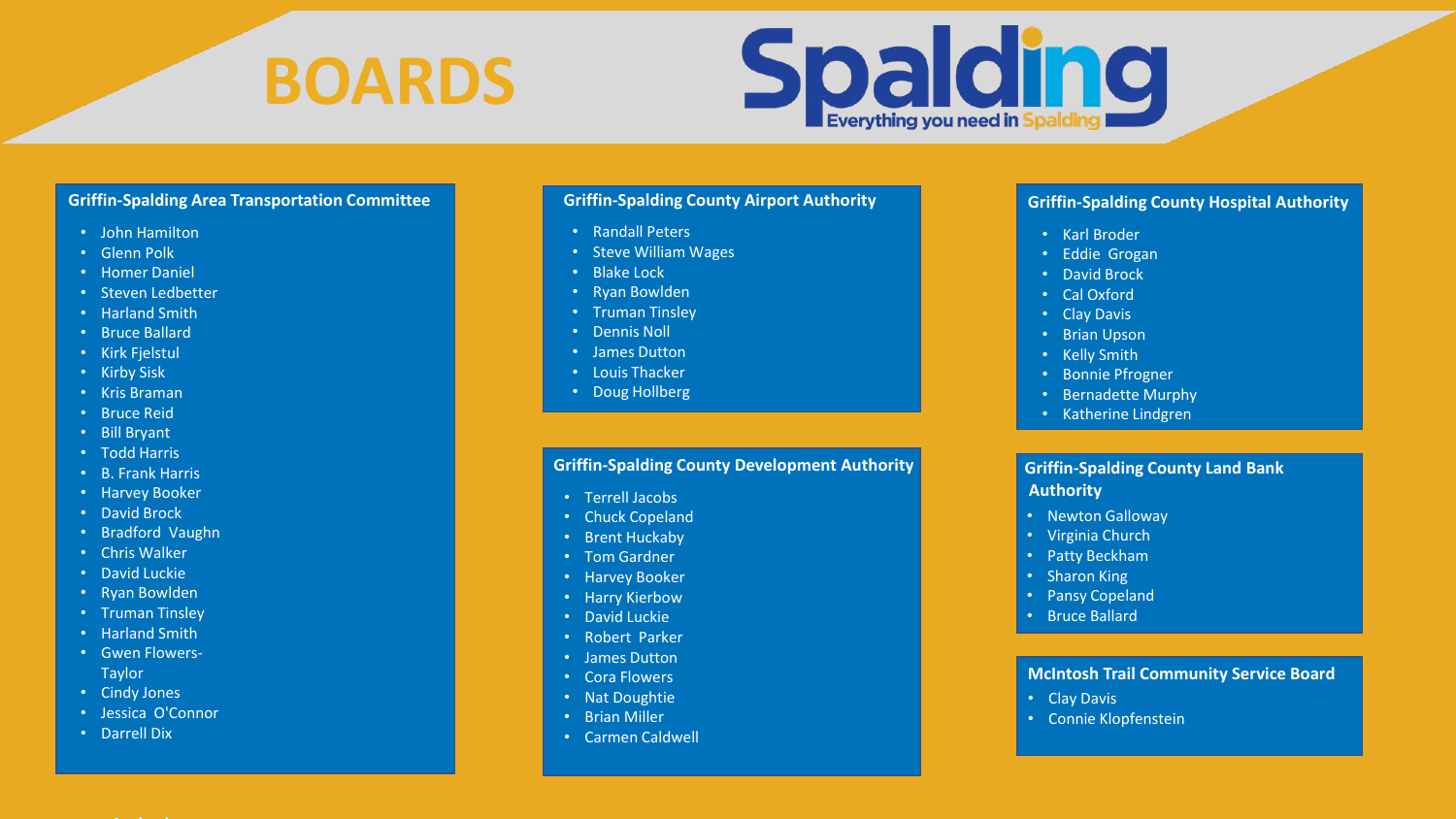# **BOARDS**



# **Spalding County Parks & Recreation Advisory Commission**

- Kenneth Hester
- Chris Saxon
- Tyrone Ward
- Zachery Holmes
- Bryan Styler
- Reese Simmons
- Thomas "TJ" McDaniel
- Peter Phelps
- Byron Pearce
- Gwen Flowers-Taylor
- Beth Horne

#### **Spalding County Personnel Appeals Board**

- James Campbell
- Gerald "Dan" McLean
- Bill Kelley
- Stanley Washington
- Lewis Patterson

#### **Two Rivers R C & D Council**

- James R. Dutton
- Danny Meadows

#### **Spalding County Planning Commission**

- Bruce Ballard
- Walter L. Cox
- Nick Allen
- B. Frank Harris
- John Youmans

# **Spalding County Water & Sewerage Facilities Authority**

- Dick Morrow
- Clay Davis
- Wade Cannon
- Jeff Brandon
- Jim Skinner
- Fannie Delaney
- Gwen Flowers-Taylor
- Wanda Howell
- Cheryl Matlock

# **Three Rivers Regional Commission Board of Directors**

- David Johnson
- Doug Hollberg
- Gwen Flowers-Taylor

#### **West Central Georgia Workforce Investment Board**

- Doug Hollberg
- Clay Davis

#### **Spalding County Ethics Review Panel**

- Syntel Brown
- Robert Lattimer
- Ben Johnson
- Adam Howell
- Larry Caldwell
- Thomas Coggins
- Jeff Jackson
- **Spalding County Library Board of Trustees** William E. Brown
- Robert Beyer
- Blake Locke
- Virginia Church
- Rita Mace
- Katherine Schafer-Lindgren
- Deb Piccone
- Stacy Golden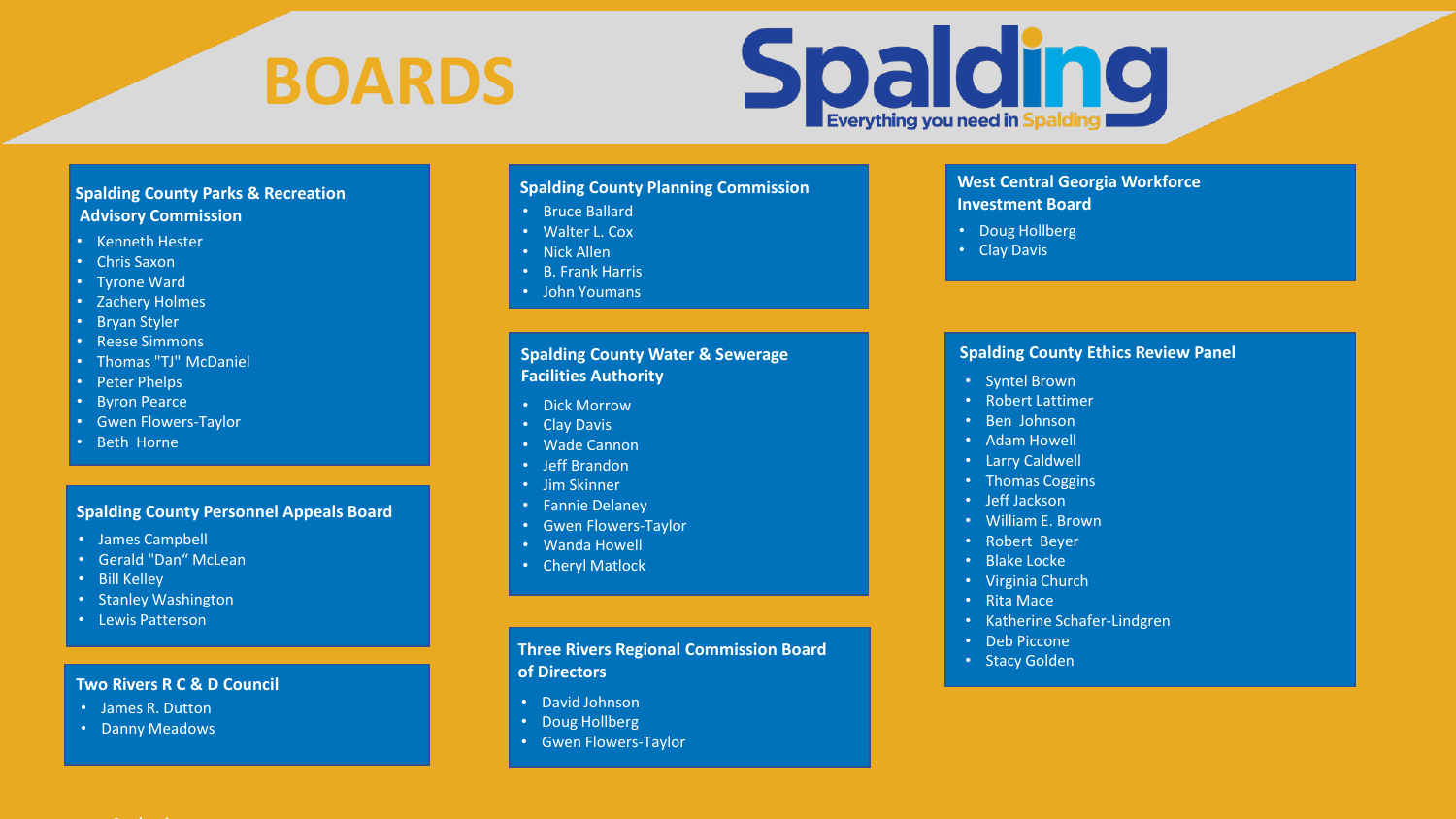



# **Spalding County CERT Administrative Council**

- Glenn Polk
- James Dutton
- Ricardo McCreary
- Darrell Dix
- Bruce Ballard
- Grady Caldwell
- Eric Huggins
- Cynthia Tidwell
- Donna Parks